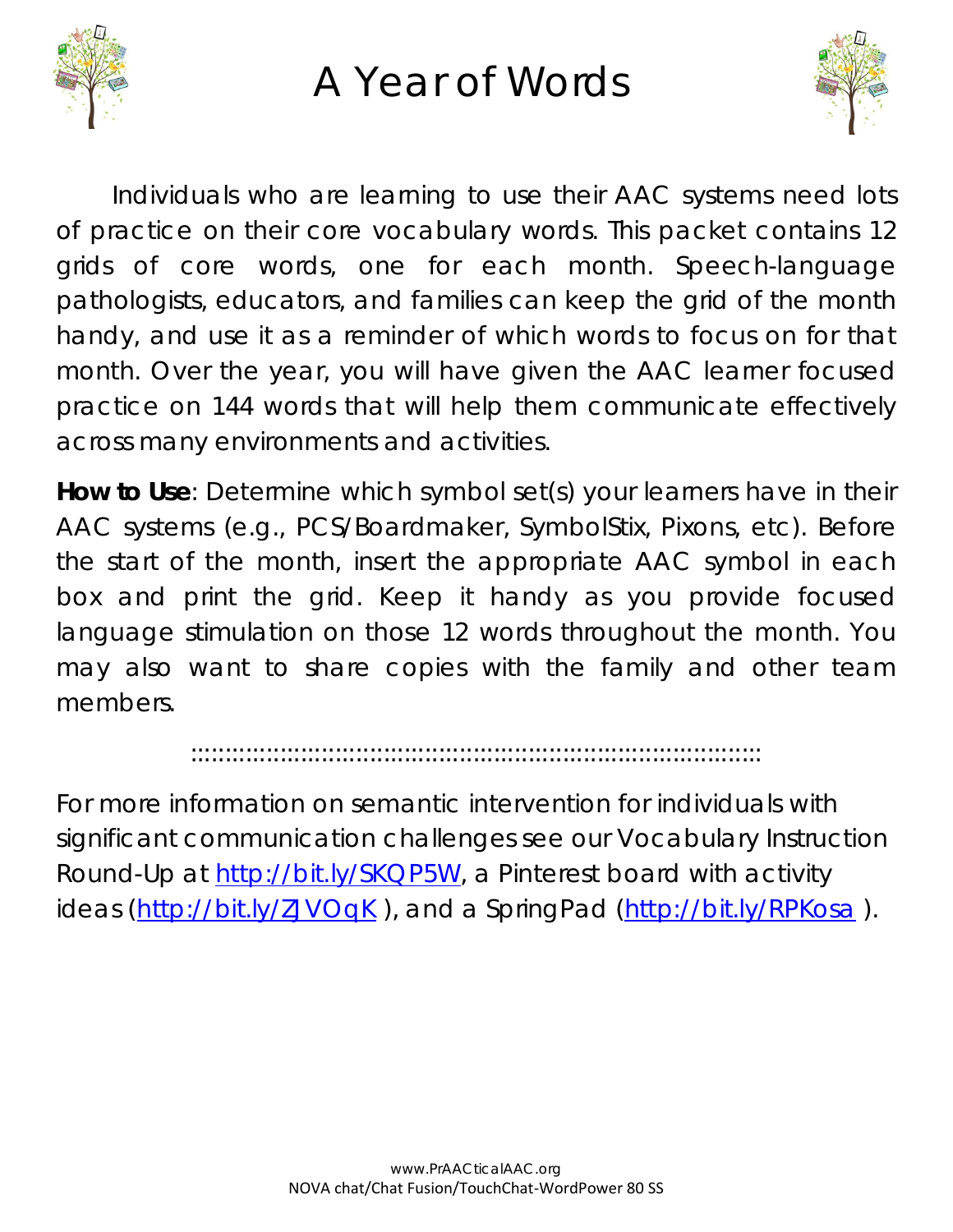

www.PrAACticalAAC.org NOVA chat/Chat Fusion/TouchChat-WordPower 80 SS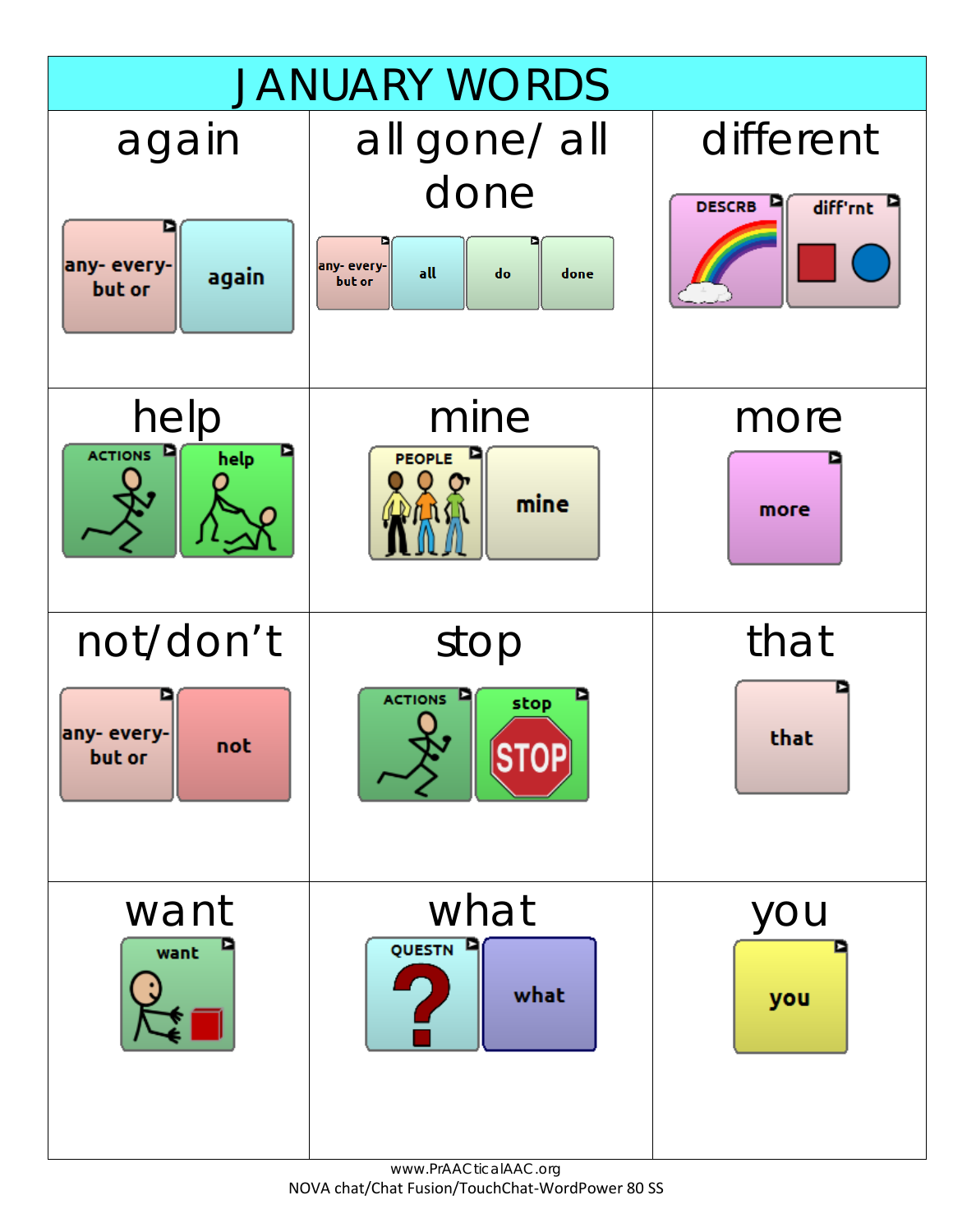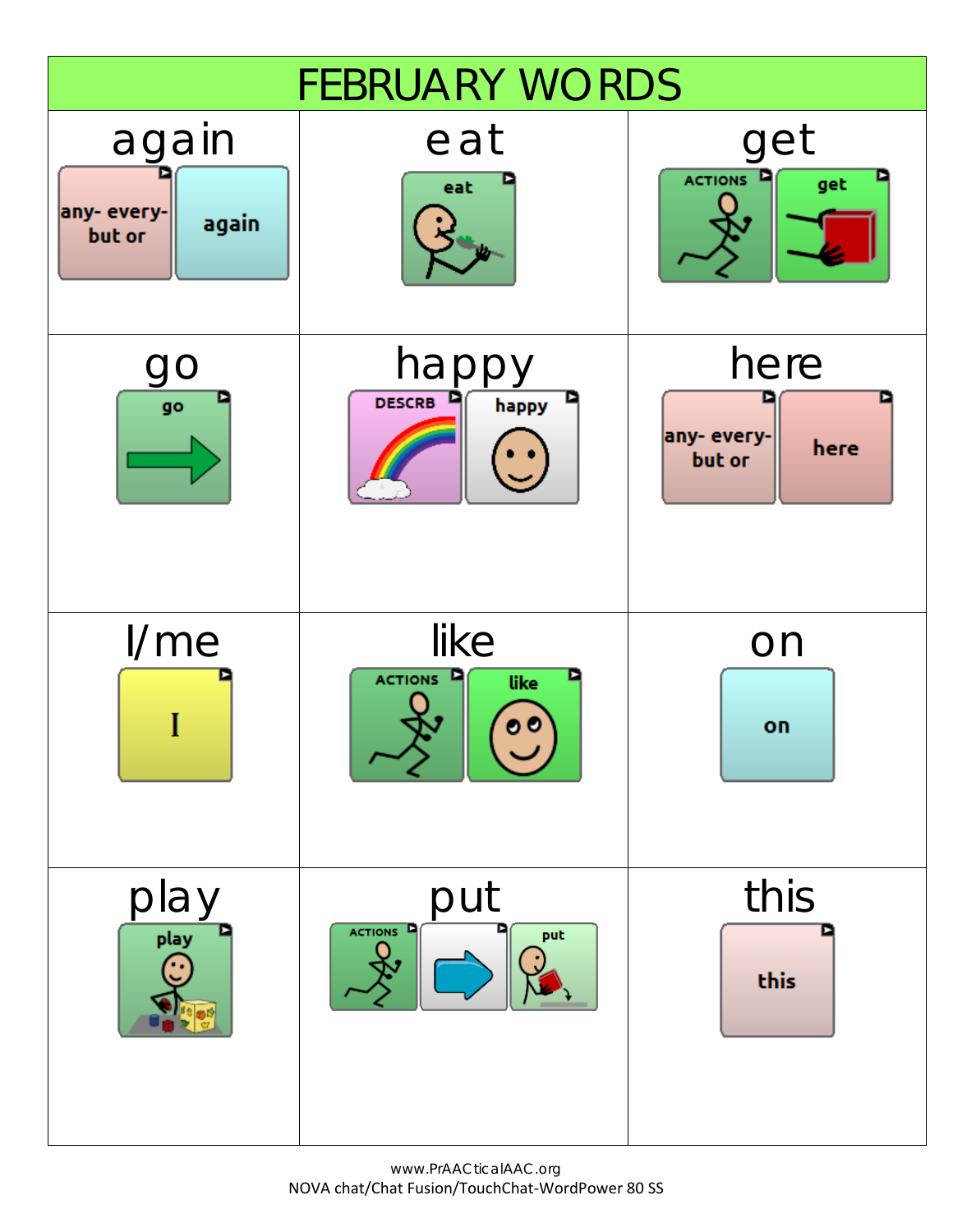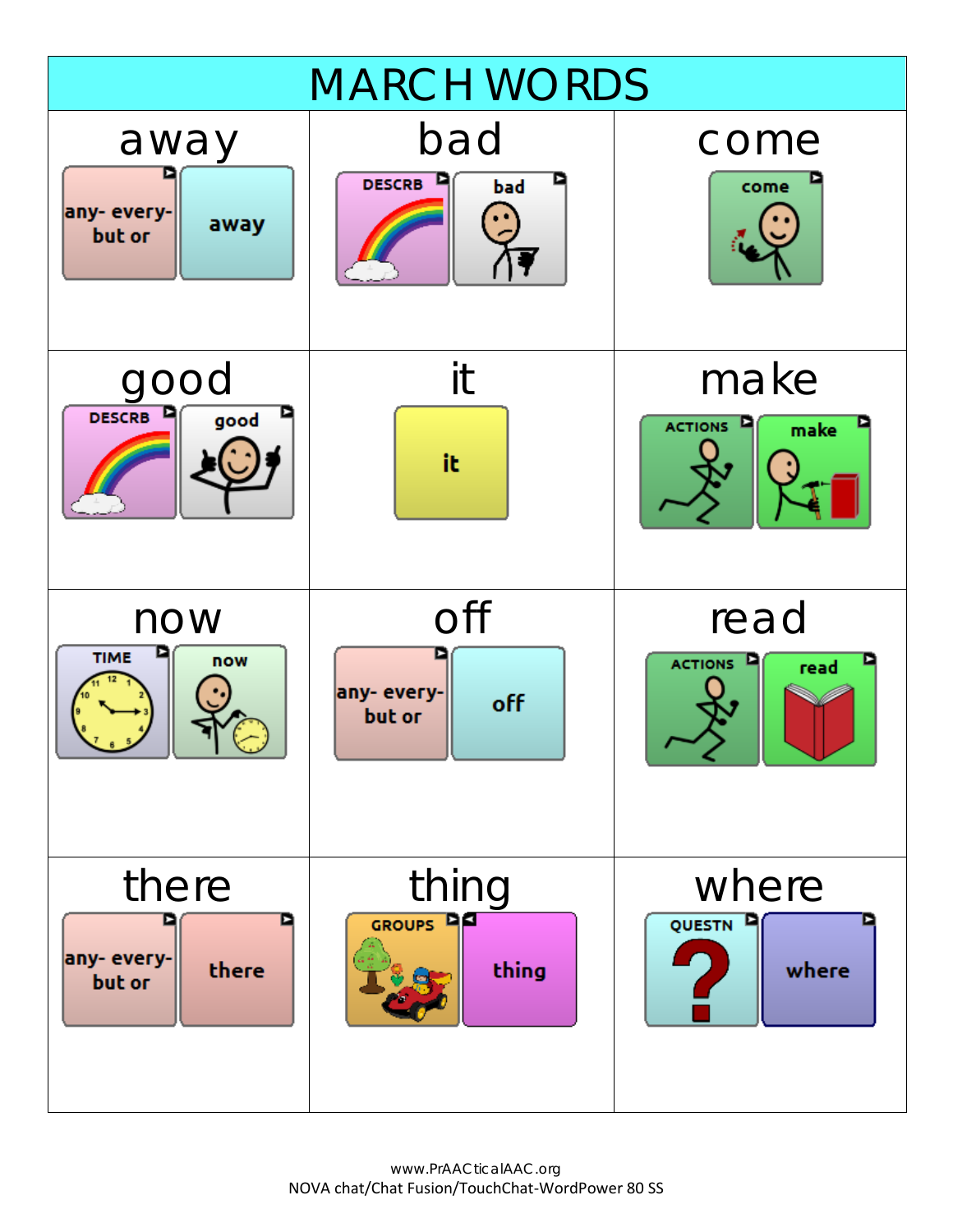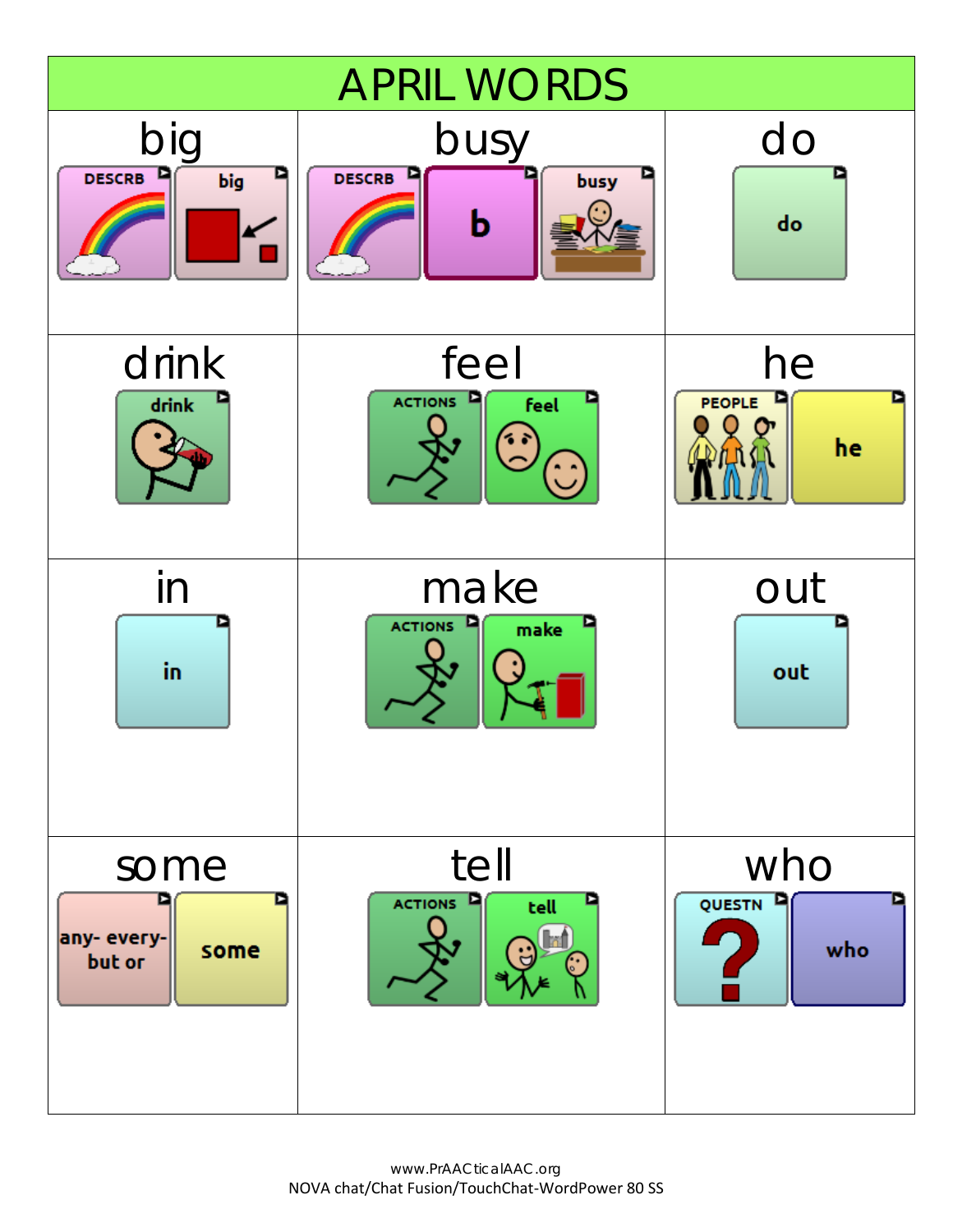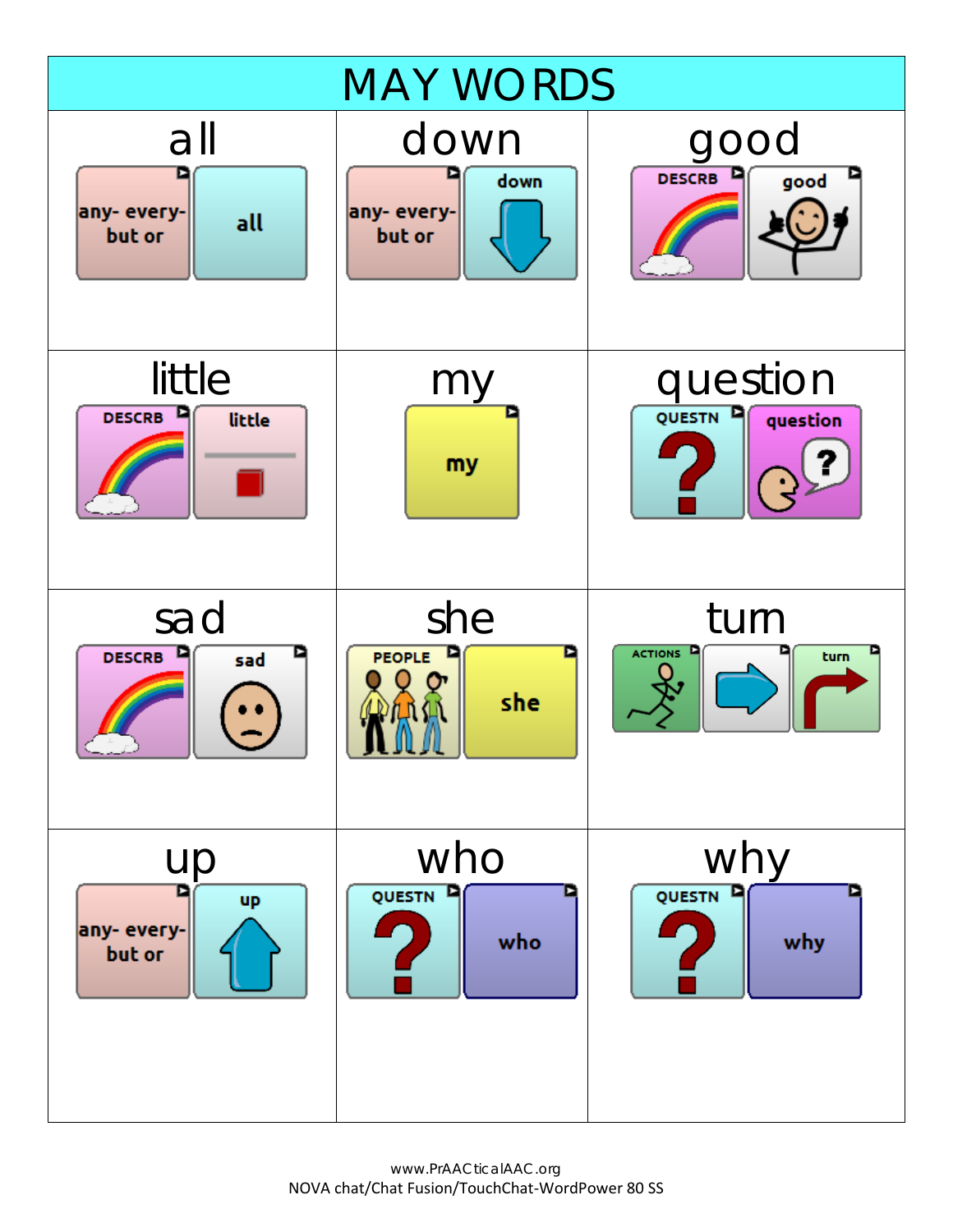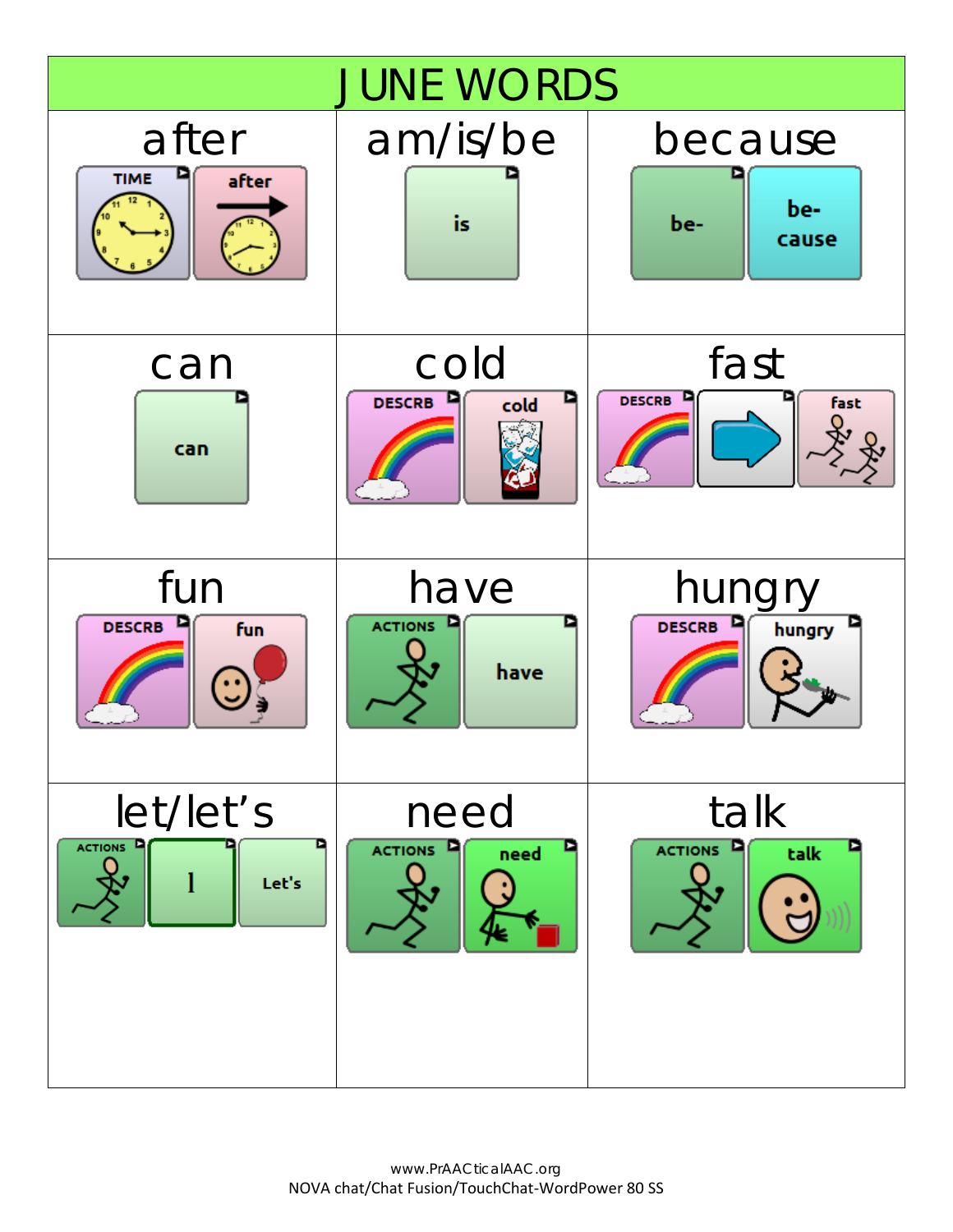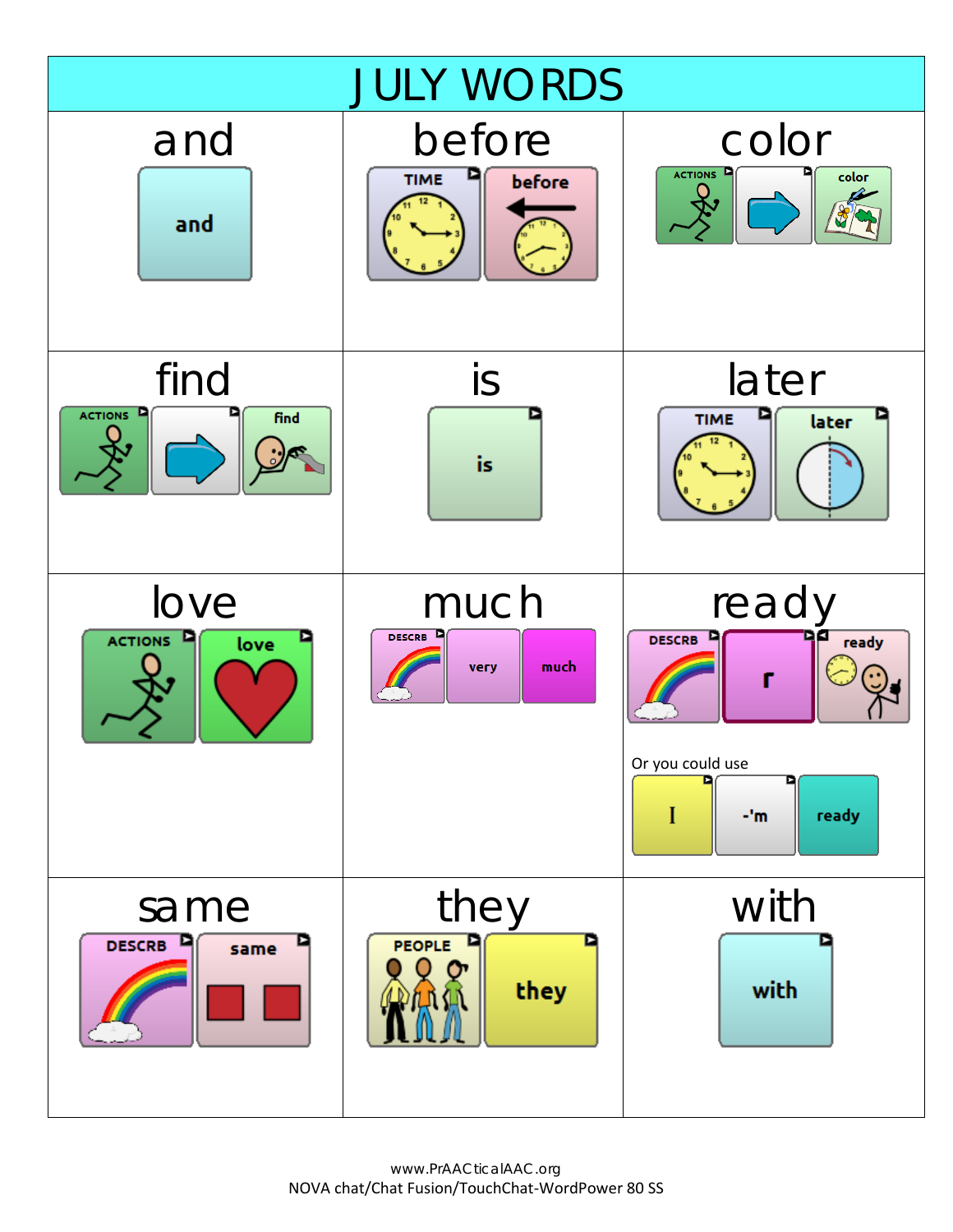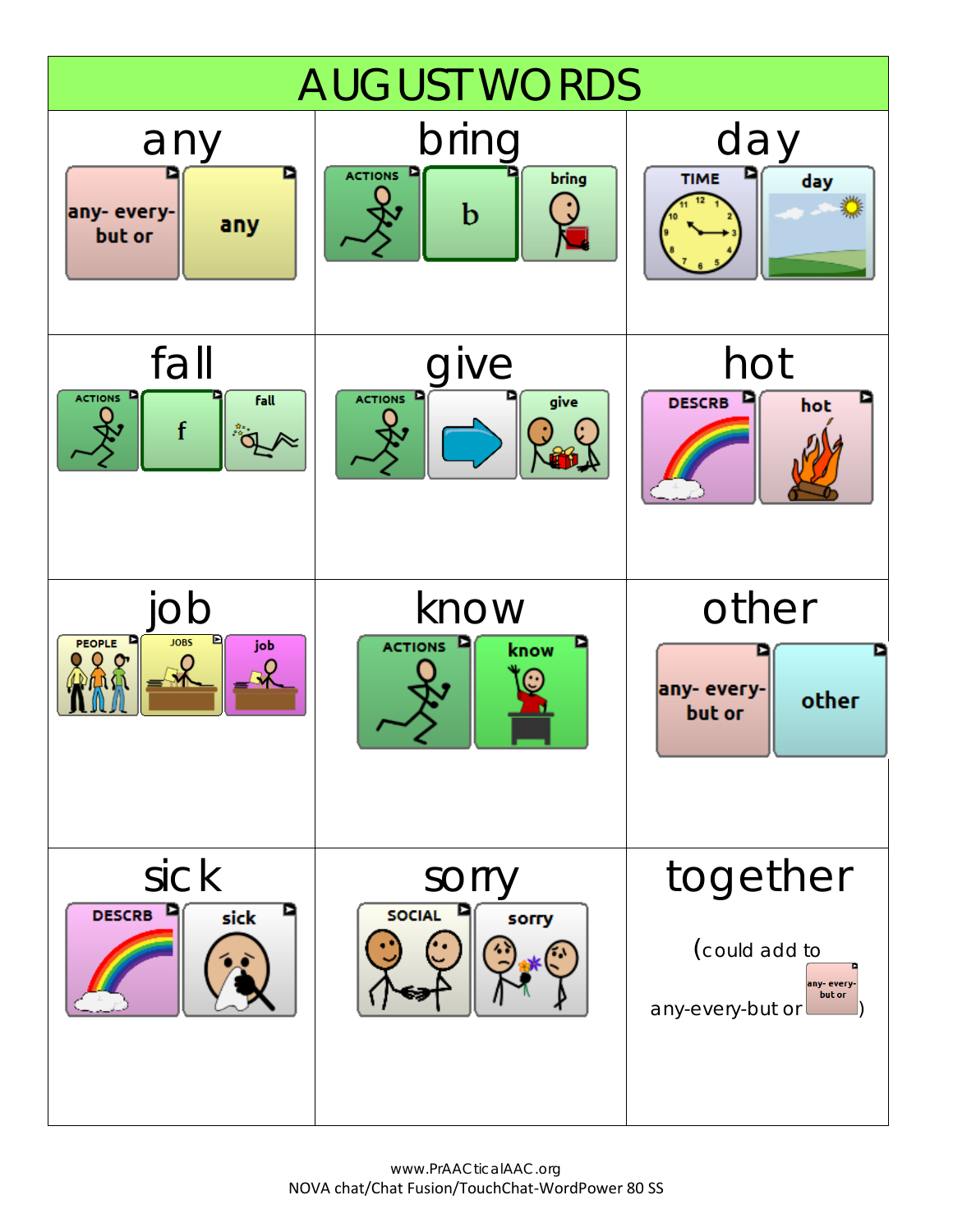

www.PrAACticalAAC.org NOVA chat/Chat Fusion/TouchChat-WordPower 80 SS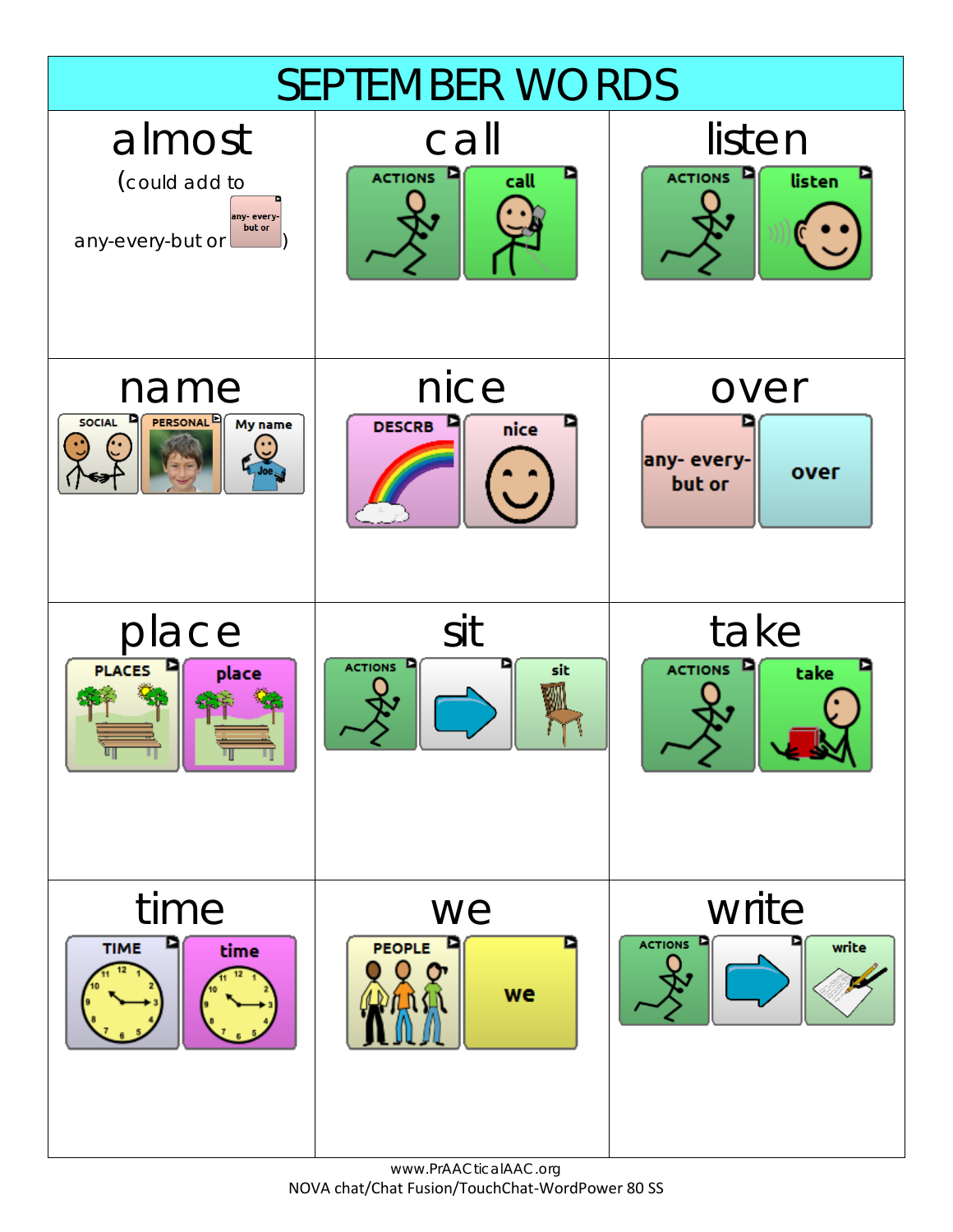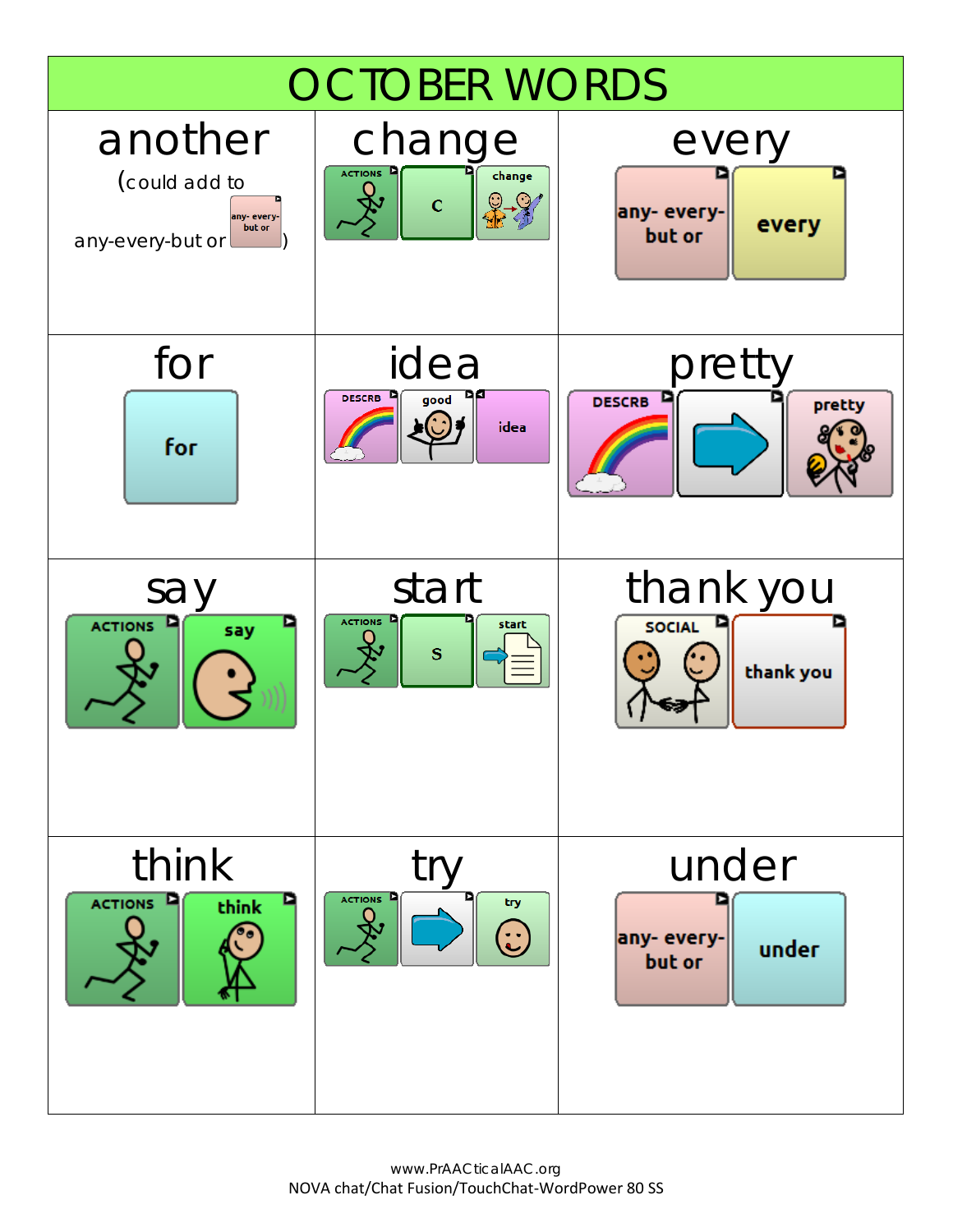